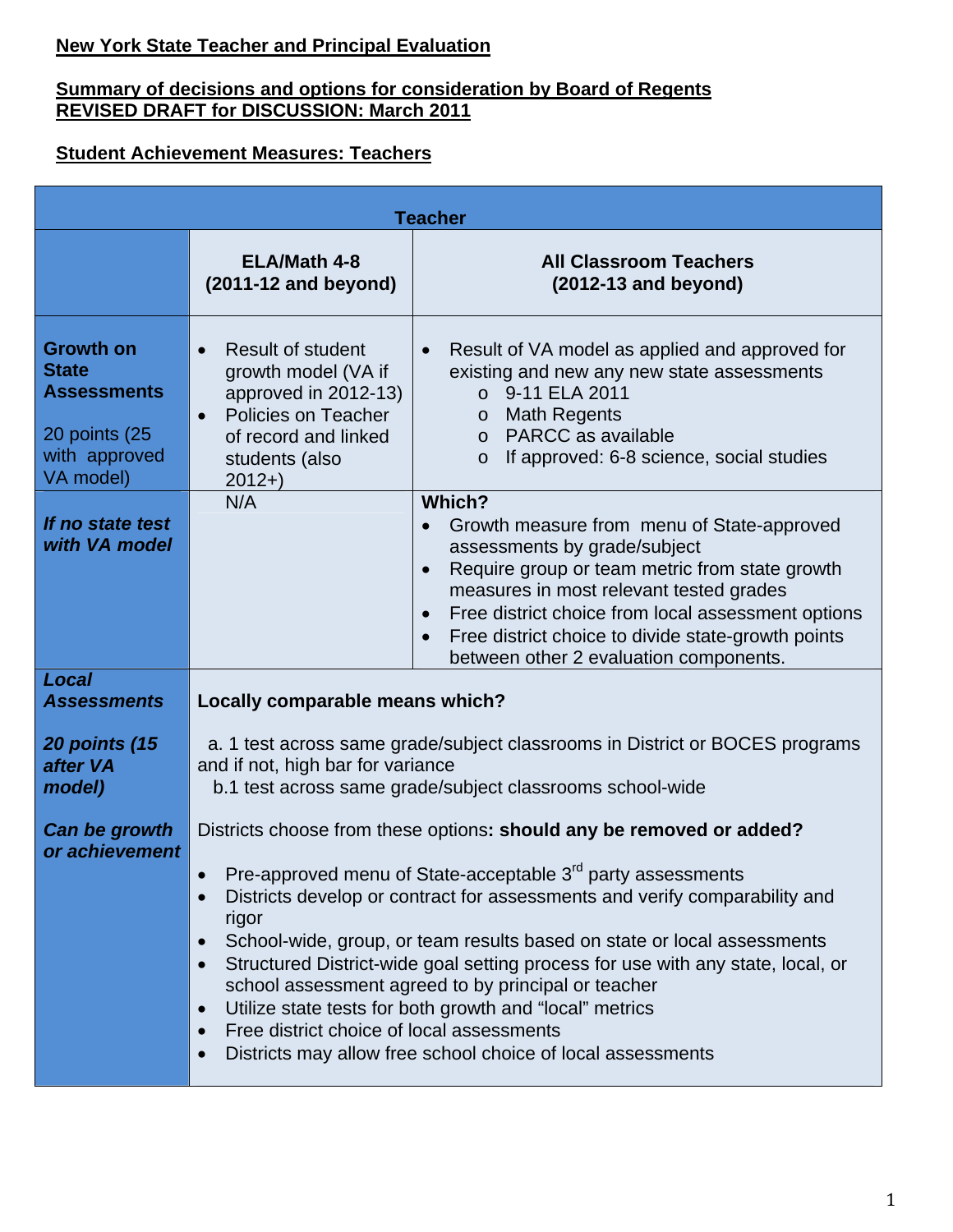| <b>Principals</b>                                                                               |                                                                                                                                                                                                                                                                                                |                                                                                                                                                                                                                                                                                                                                                                                               |  |  |
|-------------------------------------------------------------------------------------------------|------------------------------------------------------------------------------------------------------------------------------------------------------------------------------------------------------------------------------------------------------------------------------------------------|-----------------------------------------------------------------------------------------------------------------------------------------------------------------------------------------------------------------------------------------------------------------------------------------------------------------------------------------------------------------------------------------------|--|--|
|                                                                                                 | <b>Elem/Middle</b><br>(With 4-8 2011-12)<br>all 2012-13 and beyond                                                                                                                                                                                                                             | <b>High Schools</b><br>$(2012-13$ and beyond)                                                                                                                                                                                                                                                                                                                                                 |  |  |
| <b>Growth on State</b><br><b>Assessments</b><br>20 points (25 with<br>approved VA<br>model      | Result of student growth/VA<br>$\bullet$<br>model<br><b>Growth within student</b><br>$\bullet$<br>subgroups (SWD, ELL,<br>highest or lowest achievers)<br>Add grades or subjects as<br>VA model applies                                                                                        | Result of VA model as applied to<br>English and Math Regents performance.<br>Add subjects as VA model applies<br>Progress to Graduation &/or grad rate<br>vs. predicted metric<br>Growth within student subgroups (SWD,<br>ELL, highest or lowest achievers                                                                                                                                   |  |  |
| <b>Local Assessments</b><br>20 points (15 after VA<br>model)<br>Can be growth or<br>achievement | <b>Options: should any be</b><br>removed or added?<br>Achievement on state tests<br>$\bullet$<br>(% proficient)<br>Performance of student<br>$\bullet$<br>subgroups (SWD, ELL,<br>highest or lowest achievers)<br>Selected metrics from local<br>$\bullet$<br>assessments used for<br>teachers | <b>Additional HS Options: should any be</b><br>removed or added?<br>Regents participation rates<br>% Regents pass or pass with college<br>$\bullet$<br>ready score<br><b>Graduation rates</b><br>College-ready graduation rates<br>$\bullet$<br><b>Dropout rates</b><br>$\bullet$<br>PSAT, SAT take rates and scores<br>$\bullet$<br>AP, IB, other Regents-equivalents take<br>and pass rates |  |  |

### **Related Implementation Issues: Student Achievement Measures:**

- **SED will issue RFP for vendor to build teacher, principal models**.
	- **founded on student growth percentiles**
	- adjusting as needed for student demographics, classroom, school and educator characteristics.
	- **Results translated into evaluation scores for growth subcomponent within** challenging deadlines given test dates and evaluation timelines
	- **Provide reporting to educators, district and SED leadership**
- **SED will proceed with Local Assessment RFQ, including identifying those that could be used "in lieu of" state tests for growth measures in non-tested subjects.** 
	- a. Need to be sure 4-8 ELA/Math options available by July 1. Others soon thereafter.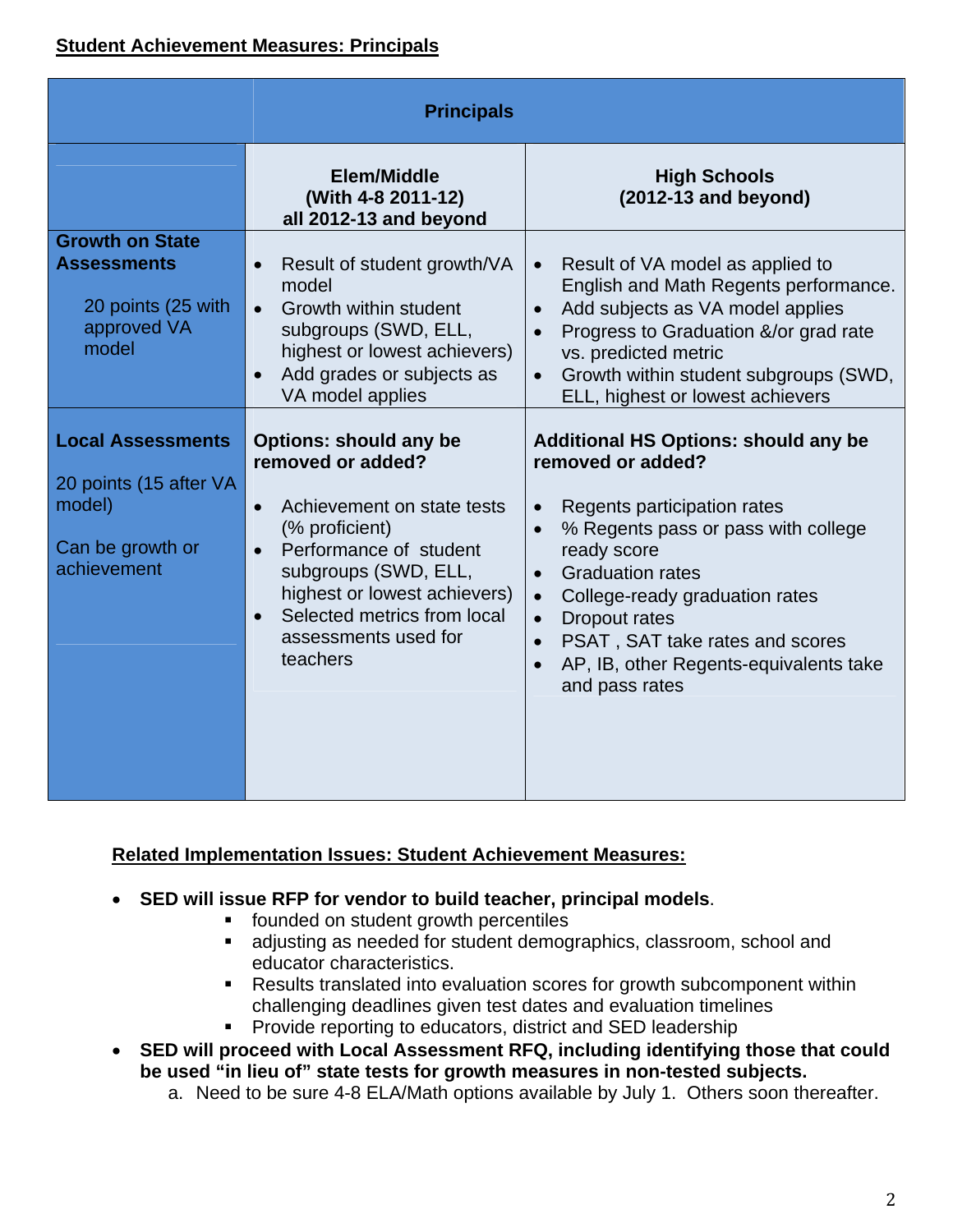# **Teacher and Principal: Other measures of effectiveness 60 Points**

| <b>Teacher</b>                                                                           |                                                                                                                                                                                                                                                                                                                                                                                                                                                                                                                                                                                                                                                                                                                                                                                                     | <b>Principal</b>                                                                                                                                                                                                                                                                                                                                                                                                                                                                                                                                                                                                                                                                                                                                                                                                                                                                                                 |  |  |
|------------------------------------------------------------------------------------------|-----------------------------------------------------------------------------------------------------------------------------------------------------------------------------------------------------------------------------------------------------------------------------------------------------------------------------------------------------------------------------------------------------------------------------------------------------------------------------------------------------------------------------------------------------------------------------------------------------------------------------------------------------------------------------------------------------------------------------------------------------------------------------------------------------|------------------------------------------------------------------------------------------------------------------------------------------------------------------------------------------------------------------------------------------------------------------------------------------------------------------------------------------------------------------------------------------------------------------------------------------------------------------------------------------------------------------------------------------------------------------------------------------------------------------------------------------------------------------------------------------------------------------------------------------------------------------------------------------------------------------------------------------------------------------------------------------------------------------|--|--|
| <b>Standards</b>                                                                         | <b>NYS Teaching Standards</b>                                                                                                                                                                                                                                                                                                                                                                                                                                                                                                                                                                                                                                                                                                                                                                       | Which?<br><b>ISLLC</b><br>NYS develop own<br>$\bullet$                                                                                                                                                                                                                                                                                                                                                                                                                                                                                                                                                                                                                                                                                                                                                                                                                                                           |  |  |
| <b>Choice of</b><br>rubrics to<br>assess<br>proficiency<br>vs. standards                 | Which?<br>a. Single state-wide rubric<br>b. Menu of state-approved choices and district variance process<br>c. Free district choice<br>SED plans to proceed with RFQ for rubrics now to ensure guidance<br>available by July 1 if this option selected.                                                                                                                                                                                                                                                                                                                                                                                                                                                                                                                                             |                                                                                                                                                                                                                                                                                                                                                                                                                                                                                                                                                                                                                                                                                                                                                                                                                                                                                                                  |  |  |
| <b>District</b><br>options:                                                              | Should any be removed/added?<br><b>Classroom Observation:</b><br>$\bullet$<br>Observation by principal or<br>$\circ$<br>other administrator<br>Observation by trained<br>$\circ$<br>evaluators independent of<br>the school<br>Observation by trained in-<br>$\circ$<br>school peer teachers<br>Observation using video of<br>$\circ$<br>classroom practice and any<br>approved evaluator<br>Structured review of student work<br>$\bullet$<br>and/or teacher artifacts using<br>"portfolio" or "evidence binder"<br>processes<br>Feedback from students, parents,<br>$\bullet$<br>and/or other teachers using<br>structured survey tools<br>Teacher attendance<br>$\bullet$<br>Individual professional growth<br>$\bullet$<br>goals<br>Teacher self-reflection<br>$\bullet$<br>Other?<br>$\bullet$ | Should any be removed/added?<br>Superintendent assessment of principal<br>$\bullet$<br>leadership practice<br>School visits by other trained evaluators<br>independent of the school<br>Teacher effectiveness:<br>$\bullet$<br>- Principal actions to implement and<br>conduct teacher evaluation effectively<br>(for example, timely observation and<br>feedback)<br>- Evidence of improved effectiveness of<br>teaching staff (for example, improved<br>retention of higher performers, student<br>growth scores of teachers granted vs.<br>denied tenure)<br>Operational (for example, budget<br>performance, compliance with<br>regulations, safety, management)<br>Feedback from students, parents, and/or<br>other teachers<br>Teacher and/or student attendance<br>School academic or learning<br>environment goals<br>Individual professional growth goals<br><b>Principal self-reflection</b><br>Other? |  |  |
| <b>Do Regents</b><br>have any<br><b>specific</b><br>requirements<br>for this<br>section? | For Example:<br>Emphasize some standards over others? (E.g., classroom practice vs.<br>professional growth) as a way to encourage more reliance on most rigorous<br>metrics.<br>Require multiple sources of feedback (multiple observers; student, family,<br>teacher input)<br>Require attendance for teachers; teacher effectiveness metric for principals or<br>other metric                                                                                                                                                                                                                                                                                                                                                                                                                     |                                                                                                                                                                                                                                                                                                                                                                                                                                                                                                                                                                                                                                                                                                                                                                                                                                                                                                                  |  |  |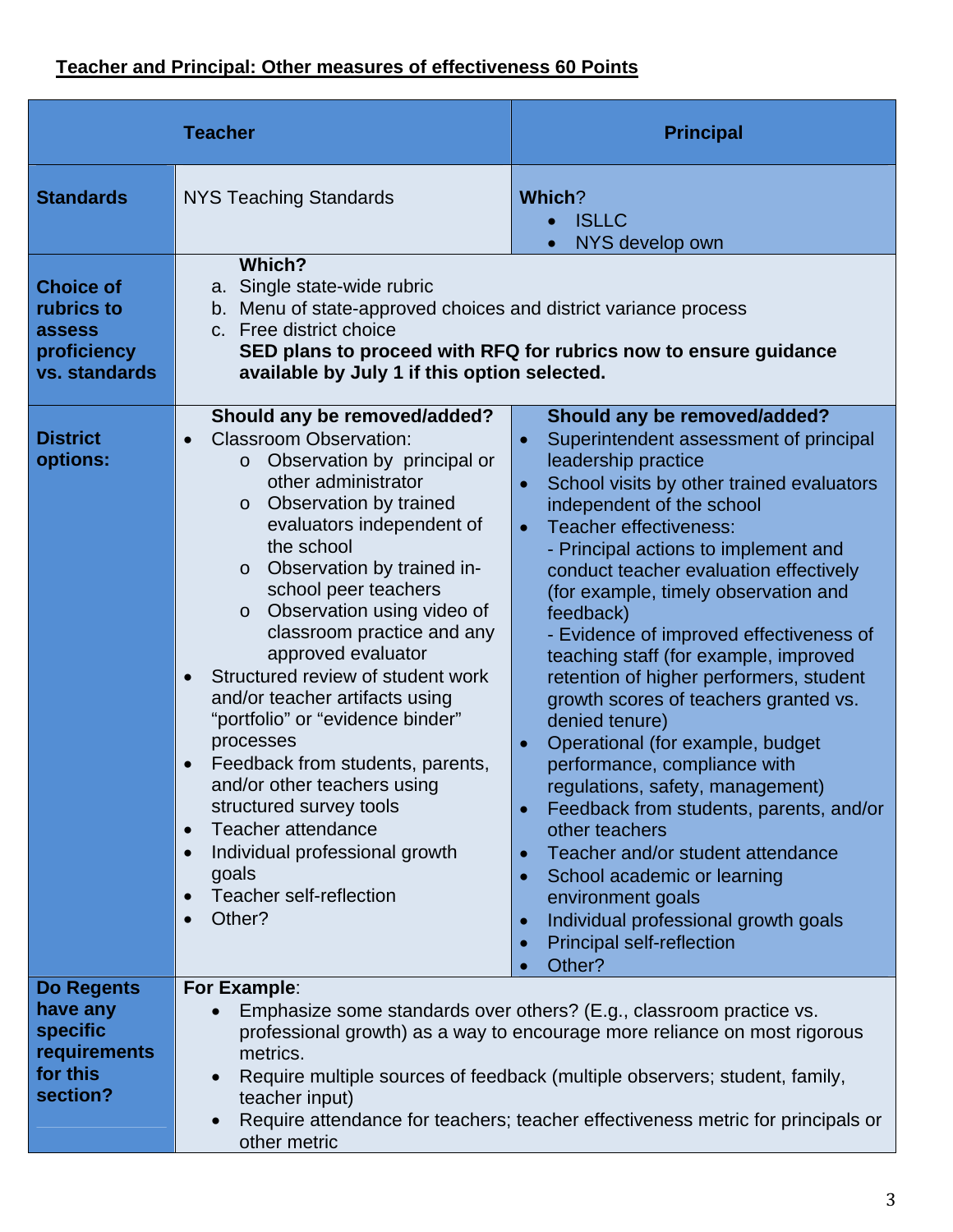### **Teacher and Principal: Composite Scoring and Ratings**

The legislation requires the Regents to prescribe the scoring ranges from 1-100 for each of the following ratings: Highly Effective, Effective, Developing and Ineffective (HEDI).

#### **Two Examples:**

.

# **A. State Growth and Composite Score Only**

State assigns score of 1-20 (25 after VA model approved) based on state test results in a normal distribution of educators across state, taking into account confidence intervals.

State also identifies composite scoring bands for overall HEDI rating. (illustratively for 11-12)

| <b>State</b>       | <b>Educator</b>   | <b>Point range</b> |
|--------------------|-------------------|--------------------|
| <b>Growth</b>      | <b>Percentile</b> | (of 20)            |
| <b>Performance</b> | in state          |                    |
| <b>Well below</b>  | <b>Bottom</b>     | $0 - 4$            |
| avg                | 15%               |                    |
| <b>Below avg</b>   | 16-35%            | $5-9$              |
| Average            | 36-70%            | $10 - 15$          |
| Above avg          | $71% +$           | 16-20              |

| <b>Overall</b> | <b>HEDI</b> rating      |
|----------------|-------------------------|
| $0 - 64$       | <b>Ineffective</b>      |
| 65-79          | <b>Developing</b>       |
| 80-90          | <b>Effective</b>        |
| $91 +$         | <b>Highly effective</b> |

### **B. State-Directed Sub-Component Bands and Composite Bands**

Provide performance level descriptions and scoring ranges for each subcomponent (state, local, 60) and composite HEDI bands.

- a. STATE GROWTH 20: normal distribution of educators across state. (same as above)
- b. LOCAL ASSESSMENT 20: Normal distribution across district (encouraged or required, at least where enough teachers, or where less than 85% of students are proficient)
- c. Other 60: absolute standard anchored in rubrics and tools that have 4 scoring levels. Illustratively for 2011-12:

| Rating<br>level | Other 60<br>points | Local assess. | State growth | <b>Overall</b> | <b>HEDI</b><br>rating      |
|-----------------|--------------------|---------------|--------------|----------------|----------------------------|
| Lowest          | $0 - 30$           | $0 - 4$       | $0 - 4$      | $0 - 50$       | <b>Ineffective</b>         |
|                 | $30 - 45$          | $5-9$         | $5-9$        | $51 - 75$      | <b>Developing</b>          |
|                 | 45-54              | $10 - 15$     | $10 - 15$    | 76-90          | <b>Effective</b>           |
| <b>Highest</b>  | 55-60              | $16 - 20$     | 16-20        | $91 +$         | <b>Highly</b><br>effective |